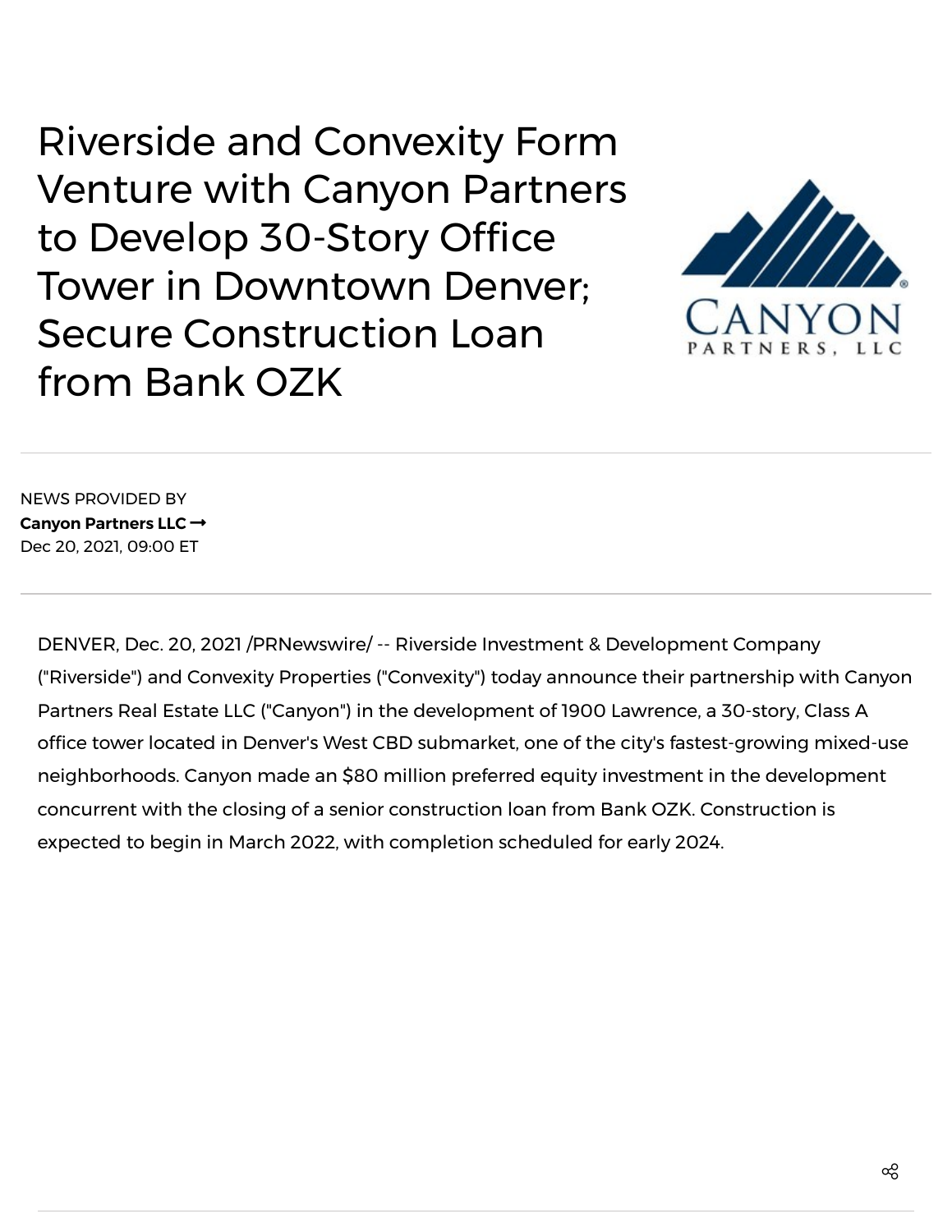

又



Designed by renowned architect Goettsch Partners, 1900 Lawrence will offer state-of-the-art office space, featuring expansive ceiling heights and highly efficient rectilinear floorplates with floor-to-ceiling glass, as well as multiple floors with private tenant terraces with views of the Front Range, Coors Field and Skyline Park. Best-in-class amenities will include a leading-edge fitness center, multi-use conference facilities and a tenant lounge with direct access to a landscaped outdoor terrace. Designed with the latest technology, sustainability, and health and wellness standards in mind, 1900 Lawrence will include hospital-grade ventilation systems, touchless elevator and access control, and will seek LEED, WELL and WiredScore certifications.

"1900 Lawrence will be the premier office building in Denver upon completion," said Anthony Scacco, Chief Operating Officer at Riverside. "The local economy continues to benefit from corporate relocations and dynamic population growth, and our location is tailor-made for a best-in-class office environment that prioritizes occupant wellness, technology and unparalleled amenities. We look forward to delivering workspace that matches the demands of top-tier talent within the Denver business community."

Leasing of the project will be managed by Jamie Roupp from JLL who added, "Now, more than ever, the office leasing decision revolves around what will compel employees to come back to the office. And when they do, what is required to sustain a productive and fulfilled workforce? 190 $\&$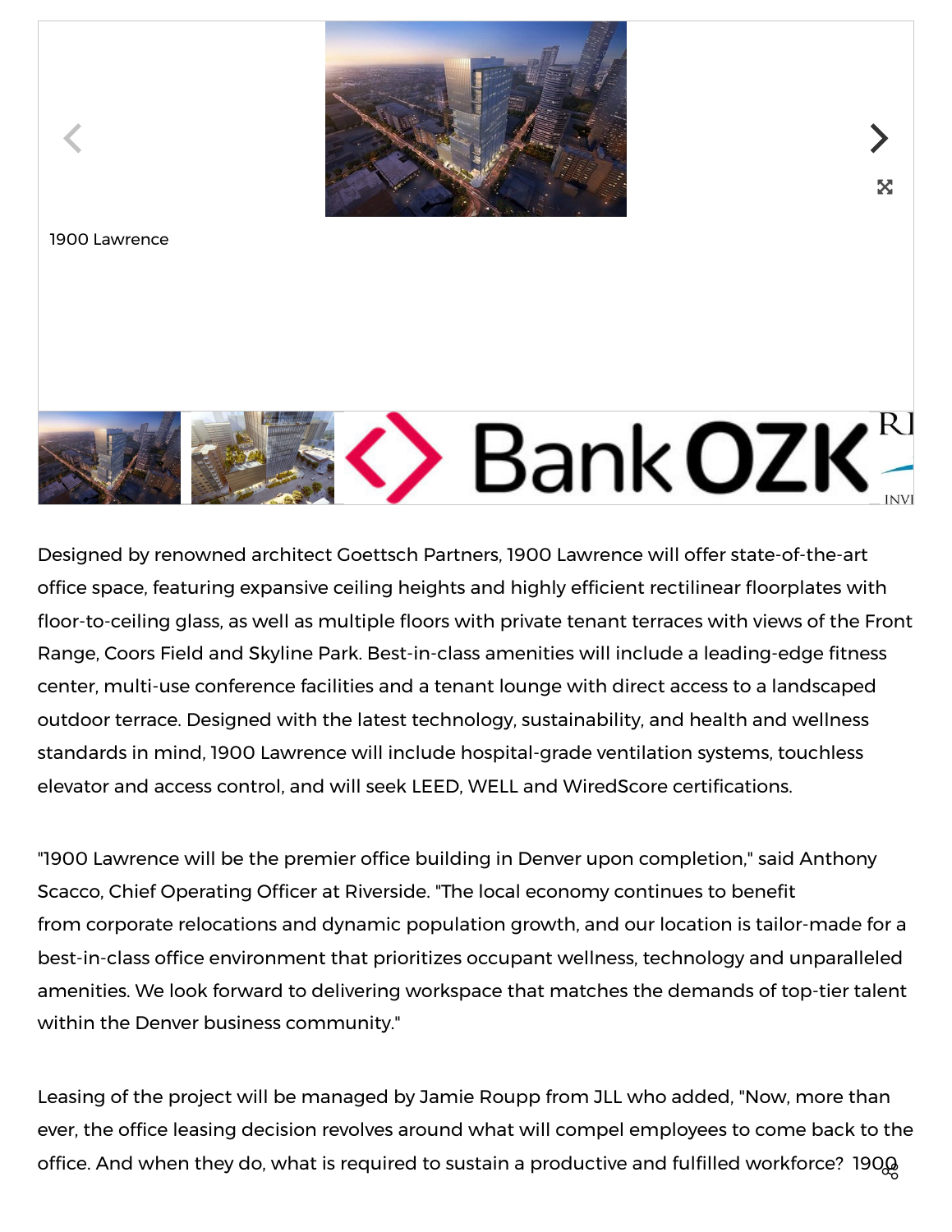Lawrence is designed with those questions in mind. Tenants in Denver, existing and new to market, are gravitating to the quality and location of this asset."

The project, totaling over 700,000 square feet of office space and 10,000 square feet of retail space, is located within a five-block radius that has attracted over \$4 billion in private investment since 2010. With a Walk Score of 96, Transit Score of 98 and Bike Score of 95, 1900 Lawrence is within easy walking distance to numerous dining, retail and entertainment amenities and will enjoy excellent accessibility, including direct access to I-25. For more information, visit [www.1900lawrence.com.](https://c212.net/c/link/?t=0&l=en&o=3394910-1&h=3180254368&u=http%3A%2F%2Fwww.1900lawrence.com%2F&a=www.1900lawrence.com)

### **About Canyon Partners Real Estate LLC**

Founded in 1991, Canyon Partners Real Estate LLC® is the real estate direct investing arm of Canyon Partners, LLC, a global alternative asset manager with over \$27 billion in assets under management. With 30 years of experience, Canyon has established a broad menu of real estate investment capabilities spanning debt, value add, and opportunistic strategies across property types, U.S. regions, and project stages (including development, transitional, and distressed/workouts). For more information visit: [www.canyonpartners.com](https://c212.net/c/link/?t=0&l=en&o=3394910-1&h=936517026&u=https%3A%2F%2Fprotect-us.mimecast.com%2Fs%2F5_roCrkvwksrgq86izTfM_&a=www.canyonpartners.com)

### **About Riverside Investment & Development Company**

Riverside Investment and Development Company is a multi-faceted real estate firm based out of Chicago. Riverside pursues opportunities of significant complexity and scale, seeking to deliver dynamic mixed-use spaces in urban settings. The Company collaborates via its established industry relationships to execute visionary and progressive development and redevelopment opportunities, attracting high quality tenants and residents. It approaches real estate transactions with the fundamental goal of exceeding the highest standards of quality in the market. Its projects are designed to significantly enhance each user's personal and/or professional life, prioritizing efficiency, amenities, functionality and technology. Riverside is one of the most active developers in the country. Recent projects include award winning 110 North Wacker, a 55-story, 1.5 million square foot tower in Chicago. For more information visit [www.RiversideID.com.](https://c212.net/c/link/?t=0&l=en&o=3394910-1&h=196209672&u=http%3A%2F%2Fwww.riversideid.com%2F&a=www.RiversideID.com)

### **About Convexity Properties**

Convexity Properties is a fully integrated real estate investment firm known for its development of unique retail, residential, commercial and mixed-use properties throughout the United States. Operating as part of diversified trading firm DRW, Convexity Properties has a track record of  $\alpha_0^0$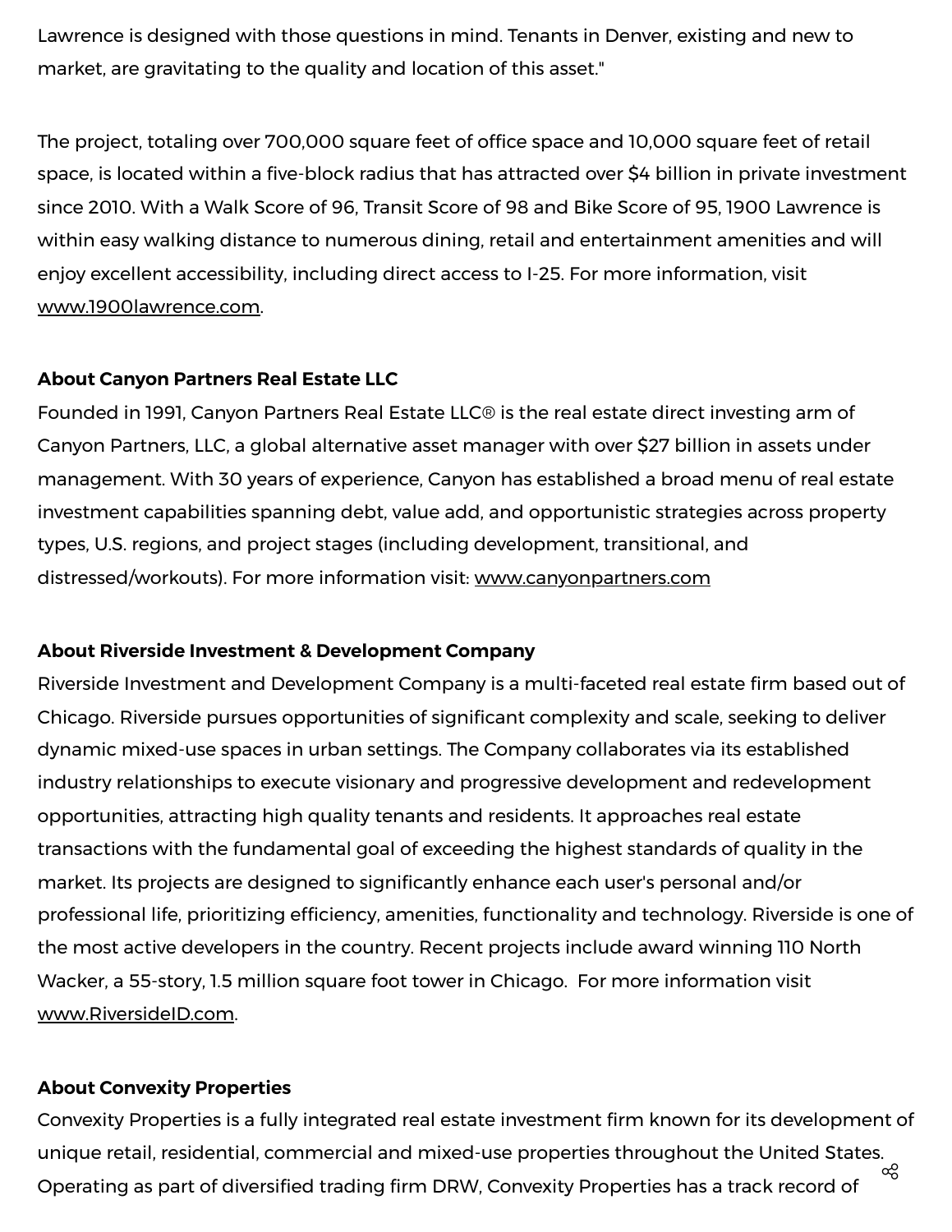investing in historic properties, reimagining them to add value and create new purpose. Convexity Properties engages in a number of value-add and ground-up developments, working with local development, design and architecture firms to deliver high-quality projects that reflect the spirit of the community. For more information visit [www.convexityproperties.com](https://c212.net/c/link/?t=0&l=en&o=3394910-1&h=3873659735&u=http%3A%2F%2Fwww.convexityproperties.com%2F&a=www.convexityproperties.com).

## **About Bank OZK**

Bank OZK (NASDAQ:OZK) is a regional bank providing innovative financial solutions delivered by expert bankers with a relentless pursuit of excellence. Established in 1903, Bank OZK conducts banking operations through 248 offices in eight states including Arkansas, Georgia, Florida, North Carolina, Texas, New York, California and Mississippi and had \$26.1 billion in total assets as of September 30, 2021. Bank OZK can be found at [www.ozk.com](https://c212.net/c/link/?t=0&l=en&o=3394910-1&h=1189276076&u=https%3A%2F%2Fwww.ozk.com%2Fpersonal%2F&a=www.ozk.com) and on [Facebook](https://c212.net/c/link/?t=0&l=en&o=3394910-1&h=383983745&u=https%3A%2F%2Fwww.facebook.com%2Fbankozk%2F&a=Facebook), [Twitter](https://c212.net/c/link/?t=0&l=en&o=3394910-1&h=551824345&u=https%3A%2F%2Ftwitter.com%2FBankOZK%3Flang%3Den&a=Twitter) and [LinkedIn](https://c212.net/c/link/?t=0&l=en&o=3394910-1&h=228309264&u=https%3A%2F%2Fwww.linkedin.com%2Fcompany%2Fbank-ozk%2F&a=LinkedIn) or contacted at (501) 978-2265 or P.O. Box 8811, Little Rock, Arkansas 72231-8811. NMLS #464037. Member FDIC.

## **About JLL**

JLL (NYSE: JLL) is a leading professional services firm that specializes in real estate and investment management. JLL shapes the future of real estate for a better world by using the most advanced technology to create rewarding opportunities, amazing spaces and sustainable real estate solutions for our clients, our people and our communities. JLL is a Fortune 500 company with annual revenue of \$16.6 billion, operations in over 80 countries and a global workforce of more than 95,000 as of September 30, 2021. JLL is the brand name, and a registered trademark, of Jones Lang LaSalle Incorporated. For more information visit [www.jll.com.](https://c212.net/c/link/?t=0&l=en&o=3394910-1&h=338980728&u=http%3A%2F%2Fwww.jll.com%2F&a=www.jll.com)

## Media contacts:

Canyon Partners Kris Cole Prosek Partners 310.614.9208 [Pro-canyon@prosek.com](mailto:Pro-canyon@prosek.com)

Riverside Investment & Development Company Beth Atkinson  $\mathsf B$ A Communications  $\mathsf c \mathsf c$